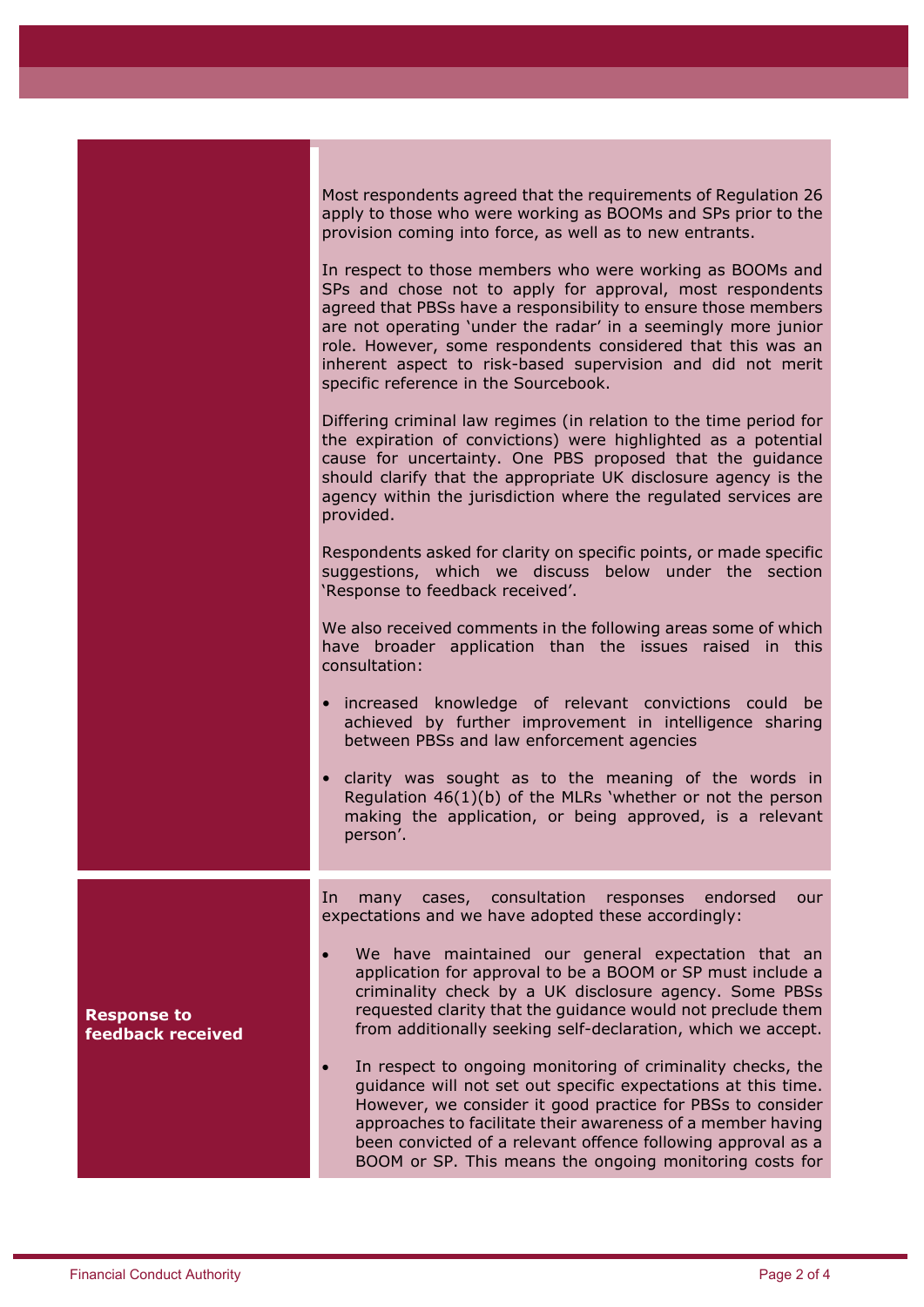renewing criminality checks (as assessed in the cost-benefit analysis) are no longer applicable. Overall costs of compliance will therefore be significantly lower.

- consider that PBSs can, and should, manage such risk. In respect to overseas applicants, we have maintained the flexibility proposed for PBSs in determining whether they have sufficient information for the absence of relevant convictions. Some PBSs highlighted that this discretion is associated with risk, which we recognise. However, we
- We have maintained the discretion for PBSs, which was welcomed, in terms of who oversees the process of obtaining criminality checks (eg a firm or the PBS), and the use, as a minimum, of risk-based sample checking.
- We have maintained our expectation that the requirements of Regulation 26 be applied to those who were working as BOOMs and SPs prior to the provision coming into force, as well as to new entrants.
- We have maintained our expectation that PBSs should factor into their supervision the possibility of a BOOM/SP operating 'under the radar' in a seemingly more junior role.

We have made a number of changes to our proposals in response to feedback and where respondents asked for clarity on specific points, or made specific suggestions. These are listed in the section 'Changes made to the proposals as a result of feedback received'.

We also received some comments and suggestions for additional guidance that we have not taken forward. In part, this takes into account the existence of forums for PBSs to share information and good practice. For example:

- To specify that the proposals do not extend to broader fit and proper requirements. Although we do not consider this necessary, we have taken this into account in deciding the location and presentation of the new guidance in the Sourcebook.
- Providing examples and guidance to show how PBSs should factor into their supervision the risk that an individual is operating 'under the radar' without BOOM/SP approval. Many PBSs responded that they already have informationgathering procedures that would prevent this, and some considered it an inherent aspect to risk-based supervision.
- Allowing transition time for compliance given amendments to Regulations 26 and 46 came into force in January 2020. We expect PBSs to meet their obligations under the MLRs at all times.